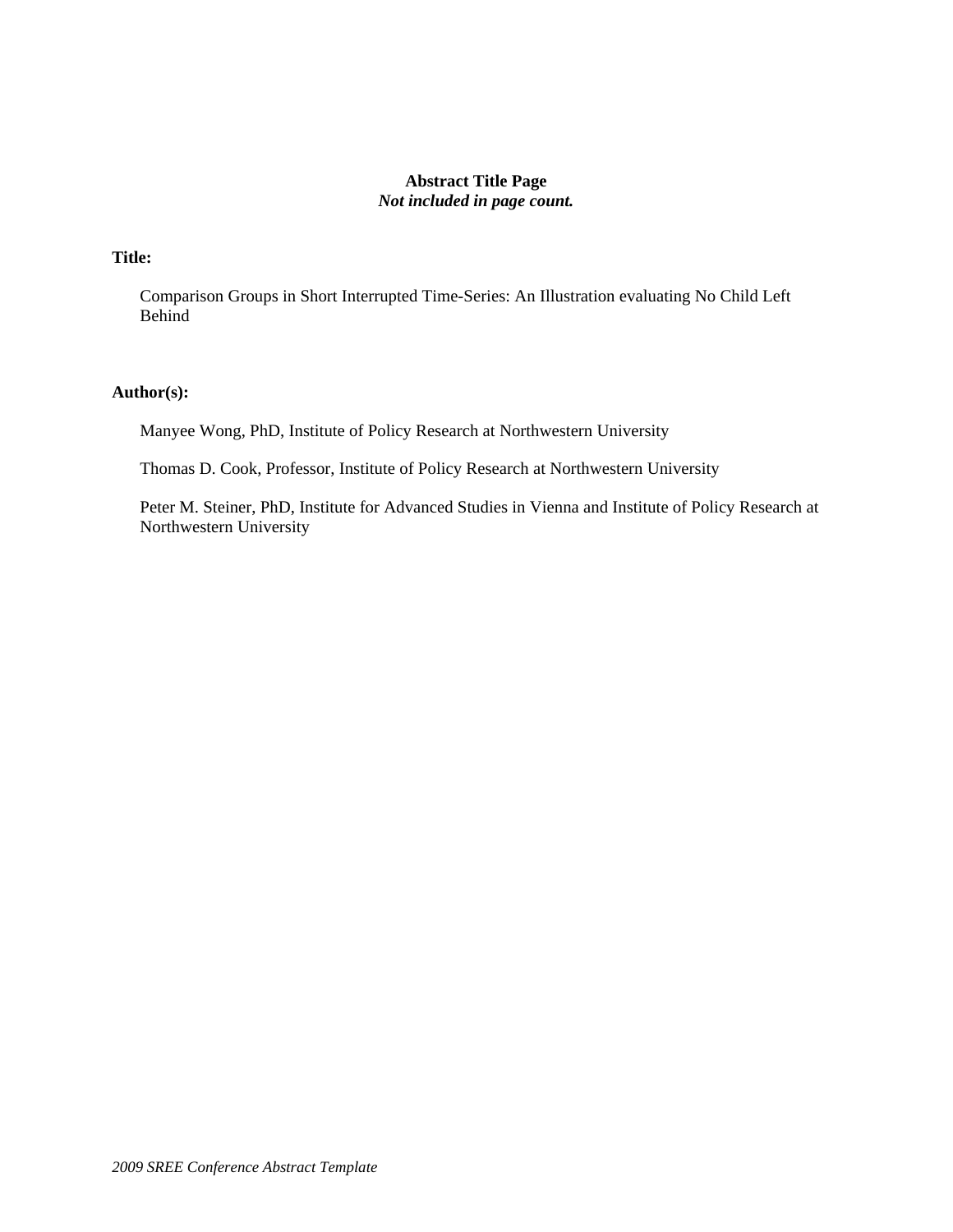### **Abstract Body**  *Limit 5 pages single spaced.*

#### **Background/context:**

*Description of prior research and/or its intellectual context and/or its policy context.*

Interrupted time-series (ITS) are often used to assess the causal effect of a planned or even unplanned shock introduced into an on-going process. The pre-intervention slope is supposed to index the causal counterfactual, and deviations from it in mean, slope or variance are used to indicate an effect. However, a secure causal inference is only warranted if: (1) The intervention is exogenous and not a product of prior time series values; (2) the intervention is not correlated with some other force that abruptly affects the outcome at the same time as the intervention; (3) onset of the intervention is abrupt or its dissemination is otherwise well described; (4) the response occurs abruptly or with a theoretically known delay; and (5) correlated error is controlled so that the standard error of any effect is unbiased. It also helps if (6) the effect is large relative to the size of the inter-temporal variation prior to the intervention. Although this is a long series of contingencies, there are nonetheless many examples of interrupted time-series that meet these conditions (Cook & Campbell,1979; Shadish et al., 2002). Some of the examples presented to date require no statistical analysis; their inter-occular impact is striking because the effect is so specific to the intervention time point and so large relative to the prior inter-temporal variation.

Unfortunately, there has been little educational research using interrupted time-series designs. This dearth may be due, in part, to the difficulty of collecting educational time-series that meet the requirement of the standard Box & Jenkins (1970) framework. Their use of autoregressive integrated moving average models (ARIMA) requires many time points to estimate the error structure, with 50 to 100 considered the minimum. Except for studies of daily attendance, it is rare in education to have so many observations on the same or similar children, especially since the observations have to be separated into the pre-intervention ones necessary for estimating the causal counterfactual and the posttest ones that estimate the form of any effect. In most educational research, longitudinal data are collected at many fewer time points, perhaps only three or four before the intervention and even fewer after it. This renders the Box tradition inapplicable to most educational researchers, however important it might be in other spheres of application. Alternative approaches are needed for capturing the separate advantages of multiple pre- and post-intervention time points for when random assignment is not possible but multiple pre-intervention time waves are. Educational researchers should then explore the use of abbreviated interrupted time series (AITS) even though the fewer pre-intervention time points reduces our confidence that the true pre-intervention functional form has been correctly estimated. Confidence is further reduced when one realizes that many educational interventions are implemented slowly rather than abruptly, that many effects are delayed rather than immediate, and that minimally detectable effect sizes of .20 are now deemed desirable whereas Shadish et al. illustrate single-group ITS examples with effects of more than five standard deviations, ITS with a single series does not seem to be practical for educational research. The requirements for clear use seem too stringent, however well they work in engineering and medicine.

#### **Purpose/objective/research question/focus of study:**

*Description of what the research focused on and why.* 

One purpose of the proposed paper is to briefly illustrate the case made above. More important is (1) to argue that AITS can help with causal identification even with as few as three pre-intervention time points provided that some form of a non-equivalent comparison series is available; (2) to briefly illustrate the range and quality of non-equivalent time series comparisons; and (3) to illustrate how one kind of comparison time series helps identify the short-term effect of No Child Left Behind (NCLB) on academic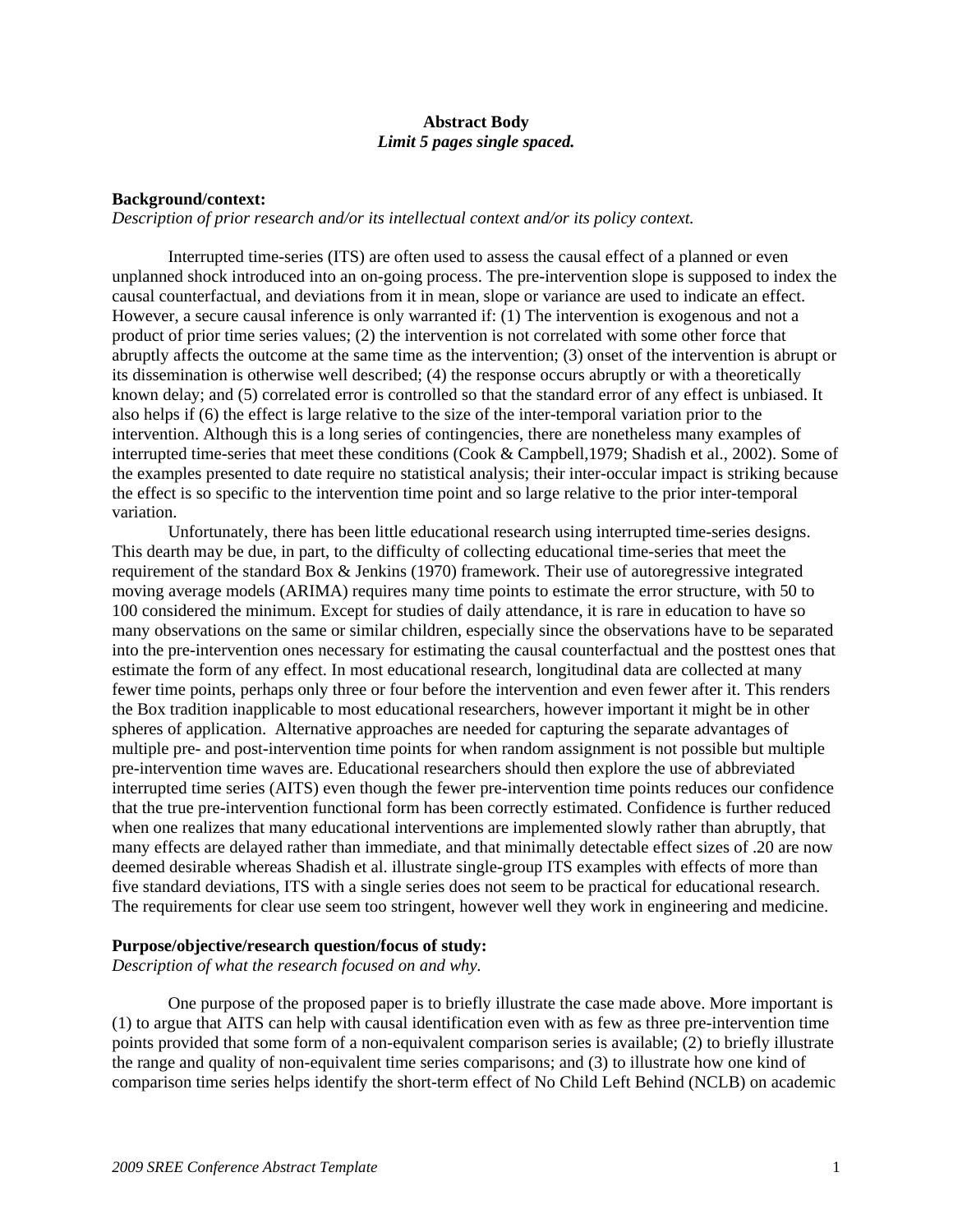achievement. The present proposal tilts towards the last purpose since elaborating the NCLB example allows the other purposes to be explored at the same time.

The 2001 No Child Left Behind Act requires that all students meet proficiency level by 2014. Past studies of NCLB's short-term effects have used simple interrupted time-series analysis based on national data, examining changes in student test scores from before to after the law's implementation (See Figure 1 and Figure 2). The results suggest possible positive effects, particularly in the lower grades. However, the results are far from definitive (Fuller, 2007). Many have argued that the observed rise in student achievement post intervention is just a continuation of prior trends (Hoff and Manzo, 2007), and some states' measures are likely to differ from before to after NCLB, casting doubt on whether the observed change is due to NCLB or changes in test content. The moral is that the pre-intervention time points are not by themselves sufficient for causal identification and estimation.

To reduce some of this uncertainty, researchers need to better understand what would have happened had NCLB not been implemented. In fields other than education it is customary to complement the useful but inadequate pre-intervention series with a comparison series. Sometimes, the comparison series is a non-equivalent independent group, as when West, Hepworth, McCall & Reich (1989) used San Diego, California, and El Paso, Texas, to compare with Phoenix, Arizona, where a drunk-driving ordinance had been introduced. At other times, the comparison is a non-equivalent dependent variable series, as when in his study of the British Breathalyzer Ross (1973) used the hours when pubs were closed as a comparison for the intervention hours when pubs were open. At other times, a switching replication is used, as when television was introduced into some communities at one time and into the original comparison communities six years later (Hennigan et al., 1982).

At first glance, it does not seem possible to add an independent comparison time-series in order to evaluate NCLB since the law applies to all public schools. Where are the comparison schools to come from? Nor does a non-equivalent dependent variable series seem plausible. This requires justifying the identification of some outcomes that the law would not affect but that would be affected by all other historical changes that occurred at about the time of NCLB. But what could these be? The situation looks grim.

However, it is possible to create two groups that vary in their level of treatment, thus in their dosage level of NCLB. NCLB requires that all students be proficient in all basic subjects by 2014, but each state has considerable freedom about how it charts its path to this goal. If it wants to blunt the full weight of the law (i.e., treatment), it can use a relatively easy state test, it can set a low proficiency cutoff score, it can use test content that is particular sensitive to gains by low performing students, it can choose to reach the 2014 goal in steps that begin immediately or are largely postponed until after 2009, or it can choose to do any combination of the above. Starting in 2002, states had a lot of freedom to use NCLB for the immediate improvement of education or to blunt the reform process until at least 2009. We first demonstrate this state variation in treatment dosage between 2002 and 2008 and then use it to create a non-equivalent comparison group that allows for a more rigorous test of NCLB than the pretest time series alone provides. Of course, the test is inevitably conservative since there are no states whose schools are so universally proficient that they are all making adequate yearly progress (AYP). Indeed, states with similar NAEP results report widely different levels of student proficiency according to their own assessments (See our Table 1 and also Fuller et. al., 2006, 2007; Lee, 2006; Skinner, 2005).

Combining simple AITS with a low dosage comparison series allows a summative evaluation of NCLB's short term impact that has greater empirical rigor than prior studies, though the causal question is shifted. Instead of asking, "What is the effect of NCLB compared to the absence of NCLB?" we ask, "How does varying levels of dosage from NCLB affect student test scores?" If there is a direct policy effect, then higher dosage states should see a greater increase in their average percentage of students deemed proficient from before to after NCLB than should states with lower levels of treatment dosage. More specifically, there should be a relative shift in mean and slope at the intervention time point in 2002.

The tests specified above require that the mean and slope of the pre-intervention achievement time series be reliably observed. It does not require that the two series be identical in mean or slope. However, we also match the high and low dosage states on pre-intervention achievement, thus partially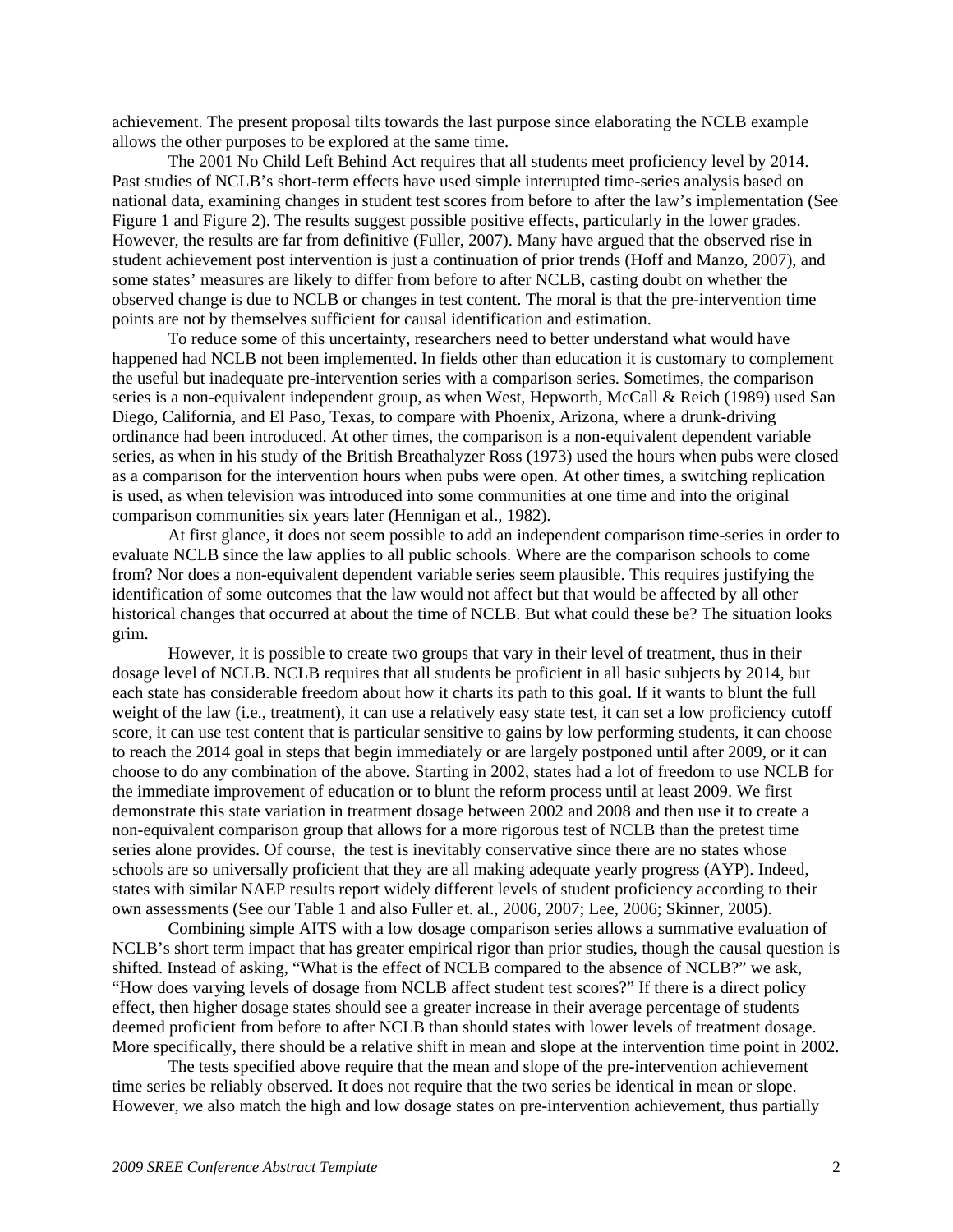reassuring all those researchers who (mistakenly) believe that group comparability is a necessary condition for secure causal inference. But the matching is limited to observables, though we use in this study state-level achievement data where the annual correlations are very high indeed. Even so, unobserved covariates can be a problem to the extent that, after 2002 the high dosage states change their tests and cutoffs differently from the low dosage states, to the extent that the high dosage states introduce more or different educational changes after 2002 that are not part of NCLB, and to the extent that acceptably small difference in causal estimates result when high and low dosage states are compared relative to, say, high and no dosage states or even median and no-dosage states.

#### **Setting:**

*Specific description of where the research took place.*

This research focuses on student achievement in the United States.

#### **Population/Participants/Subjects:**

*Description of participants in the study: who (or what) how many, key features (or characteristics).*

 The study's population includes all 50 states and results are based on a representative sample of each state's public school students.

#### **Intervention/Program/Practice:**

*Specific description of the intervention, including what it was, how it was administered, and its duration.*

The policy intervention examined in this study is the 2001 reauthorization of the Elementary and Secondary School Act (EASA). The 2001 No Child Left Behind Act passed into law in January of 2002. NCLB aims to strengthen the assessment and accountability provisions of Title I and to more aggressively hold schools accountable for the academic achievement of disadvantaged students. The law specifies a broad range of requirements. All teachers are to be highly qualified by 2006-2007. This means that teachers must have a bachelors' degree, state certification, and demonstrate expertise in their subject area. For paraprofessionals, they must have completed two years of college or passed a test that demonstrates their ability to support teachers in reading, writing, and math instruction. Schools are required to use scientifically based research teaching strategies in classroom and all students are subjected to a series of tests or assessments aligned with states' curriculum standards. Specifically, it requires that reading and math tests be given to 95% of all students in  $4<sup>th</sup>$ ,  $8<sup>th</sup>$ , and  $12<sup>th</sup>$  grade every two years after the law's enactment and annually by 2005-2006 for  $3<sup>rd</sup>$  thru  $8<sup>th</sup>$  grade, including at least one high school year. After the 2007-2008 academic year, testing in science will also be required once during grades 3 thru 5, 6 thru 9, and 10 thru 11.

In addition to state assessments, states are required to participate in NAEP, which is to be administered every two years after the law's enactment and annually after 2007. Prior to NCLB, state participation in NAEP was voluntary but after the new law it is compulsory for the receipt of federal funds (Department of Education, 2002). In addition, all test results from each school are to be reported annually to the public and must include all students as a whole and broken down for various subgroups of students (i.e., children with disabilities, limited English proficiency, racial minorities, and children from low-income families). The aim is to provide parents and the community with information on whether a school has been successful in teaching to all children, particularly those most in need.

Perhaps the most important change in NCLB is the requirement that each school makes adequate yearly progress (AYP) so that all students meet "proficiency" in all basic subjects by 2014. Thus, the law not only expanded the 1994 Improving America School Act (IASA) requirements but tied them to concrete expectation of results. A school is said to meet AYP if the percentage of students deemed proficient in a subject area meet or exceed the percentage set by the state. Essentially, NCLB requires states to establish a rising series of competency levels over time where the initial percentage is usually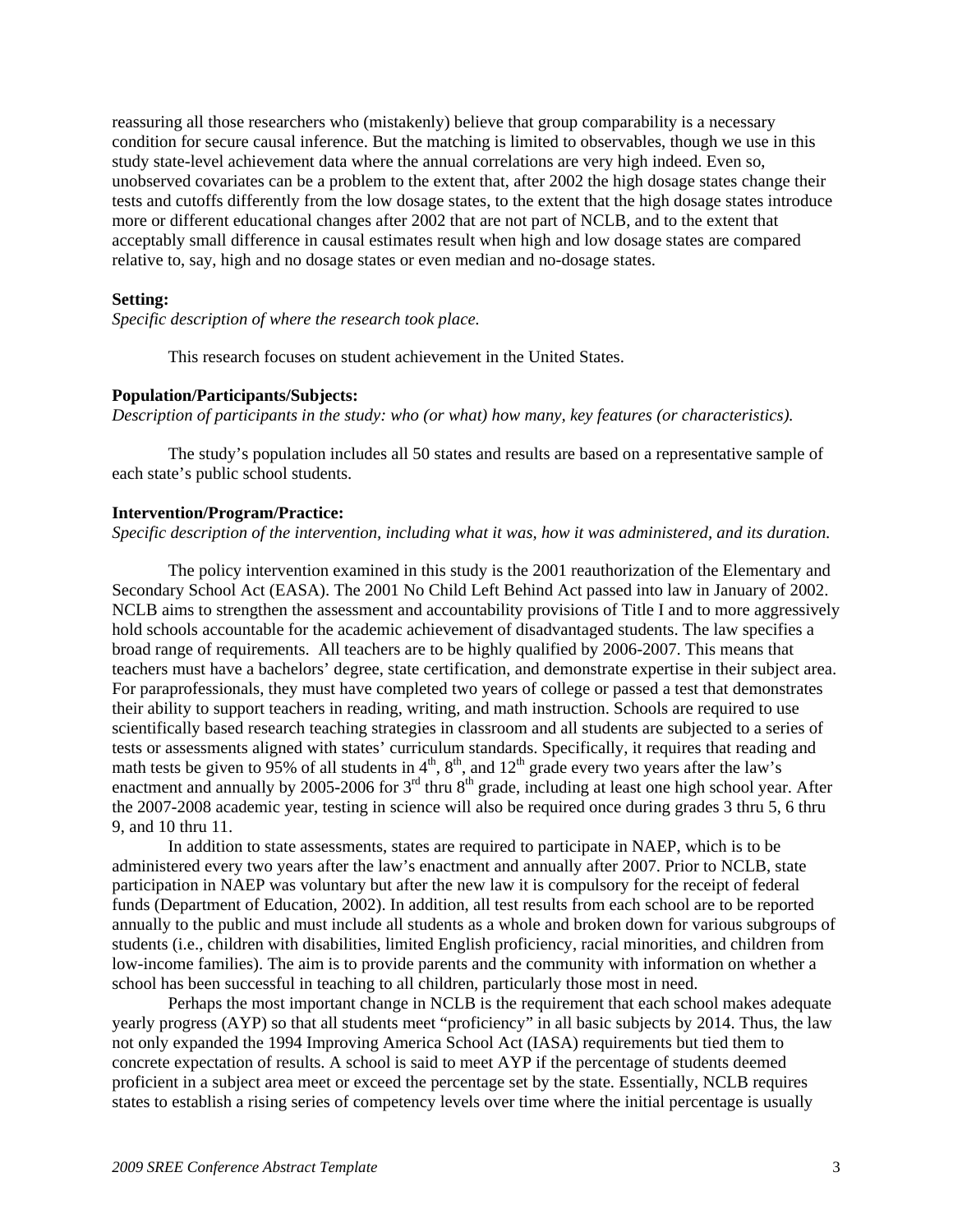based off of the lowest-achieving student group or school's performance and increases thereafter (Department of Education, 2002). The goal is for schools to make yearly progress toward the preset rising levels so that by 2014, all students are proficient in all subject areas. While NCLB require states to make AYP, it does not specify the amount of progress states must make each year toward full proficiency, nor does it define what is considered proficient. The law only requires that schools make annual "incremental progress". States must decide on their own what they deemed to be proficient and how much progress schools must make each year in order to meet full proficiency by 2014.

#### **Research Design:**

*Description of research design (e.g., qualitative case study, quasi-experimental design, secondary analysis, analytic essay, randomized field trial).* 

Hierarchical piecewise linear modeling is used to conduct the proposed short interrupted timeseries analysis and empirically test the effect NCLB has on states' average student achievement. HLM is most appropriate because it accounts for the nested structure of the data (i.e., time-series data are clustered within states and states are clustered within region), allowing the mean outcome of states and regions to vary from one another. An interrupted time-series design is one of the strongest quasiexperimental approaches to evaluate causal effect of a policy intervention *if* a reasonable comparison group can be specified.

The hierarchical piecewise linear regression model is specified to have two time-series segments with the policy effective date serving as the cutoff. The concept is similar to a piecewise linear growth model that compare growth rates during two separate periods (Raudenbush, 2003). The model also specifies two types of parameters for each segment, the intercept and slope. Also formalized in the model is a dummy for high and low treatment dosage groups and interaction variables that assess dosage group differences in their average test score and growth rate before and after policy intervention. Alternatively, a continuous variable is specified for the supplemental analyses. Any significant change in intercept or slope after the intervention date may be attributed to the policy. However, for an unambiguous and clear policy effects, a *difference* in intercept or slope change between the treatment and comparison group must be observed (See Figure 3). Average state level school characteristics prior to the policy intervention are also included as covariates to control for hidden selection bias. We also test the robustness of the results by using both 2002 (the policy enactment date) and 2001 as the cutoff. Using 2001 as a cutoff allows us to assess any possible pre-policy effects but 2002 as the official year of law passage.

#### **Data Collection and Analysis:**

*Description of plan for collecting and analyzing data, including description of data.*

The analyses for this paper use data from main NAEP assessments administered by the NCES. Main NAEP aims to periodically assess how each state's students are doing in several core subjects. Main NAEP began in year 1990 as part of NCES effort to provide states information on how their students are doing. Assessment instruments are formatted to match the nation's most current instructional practices and so can change over time. Using data from main NAEP, this paper assesses NCLB's effect on student achievement by comparing states that differ in intervention dosage level. Main NAEP data are not as appropriate for time-series analyses as the trend NAEP data (the original survey of NAEP) but trend NAEP data are available only for the nation as a whole so do not allow for group comparisons at the state level. We recognize that the main NAEP data are not as ideal as trend NAEP data given its short time frame and possible changes in test content and structure, but it should still provide valid results as any changes in test content affect all states. We also used NCES Common Core Data to obtain data on student population and state education characteristics. State assessment data from NCES are used to assign states to either the high or low treatment dosage group in core analyses.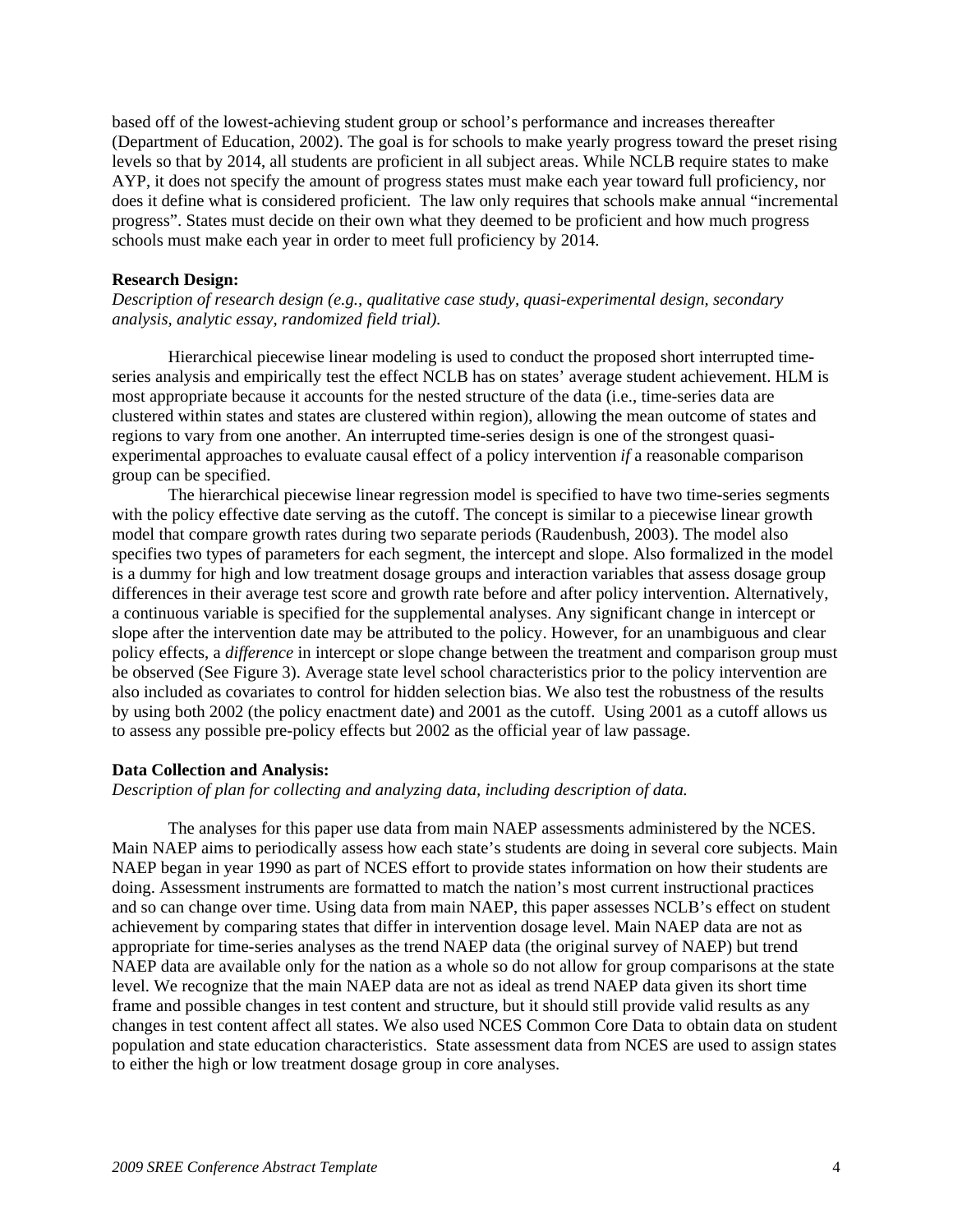#### **Findings/Results:**

*Description of main findings with specific details.* 

In general, after NCLB there are no significant difference in average test score change and growth rate change when the higher and lower dosage groups of states are compared for  $4<sup>th</sup>$  grade reading. However, for  $4<sup>th</sup>$  grade math there are reliable differences in average test score change between higher and lower dosage groups, and there is a difference in rate of change between  $4<sup>th</sup>$  and  $8<sup>th</sup>$  grade math (See Figure 4a-c). For  $4<sup>th</sup>$  grade reading, the maximum difference in average test score change is 0.04 standard deviation units. For  $4<sup>th</sup>$  grade math, the difference is 0.14. And for  $8<sup>th</sup>$  grade math, the difference is 0.09. Using the same criteria, the maximum difference in growth rate change is 0.01 per year for  $4<sup>th</sup>$  grade reading, is 0.02 per year for  $4<sup>th</sup>$  grade math, and is 0.022 per year for  $8<sup>th</sup>$  grade math. From 2003 through 2007, the high and low dosage slope differences translate into cumulative effect sizes of 0.05, 0.10, and 0.11.

The above effect sizes are not large; indeed, they are lower than many existing guidelines about minimal desired effect sizes. However, based on a nonlinear normative benchmark of annual test score change (Hill 2007), the observed  $4<sup>th</sup>$  grade mean reading effect is roughly equivalent to 1.2 months worth of learning; the  $4<sup>th</sup>$  grade math intercept shift to 3 months worth of learning; and the  $8<sup>th</sup>$  grade math effect worth 5 months of learning . For cumulative difference in growth rate change from 2003 to 2007, the effect size is equivalent to 1.5 months worth of learning for  $4<sup>th</sup>$  grade reading, to 2 months worth of learning for  $4<sup>th</sup>$  grade math and to 6 months for  $8<sup>th</sup>$  grade math. Even in this metric, the effect sizes are not large but neither are they negligible.

This same pattern of results holds when high and low dosage states are matched by their prior mean achievement levels, and also when states with middle levels of NCLB dosage are added to the analysis so that all US states are included. However, no analysis with no-treatment states is possible. Only modeling exercises can extrapolate into this unobserved space, but they necessarily entail strong distributional assumptions. So the results we present are necessarily underestimates of the true effect of NCLB.

#### **Conclusions:**

*Description of conclusions and recommendations of author(s) based on findings and over study. (To support the theme of 2009 conference, authors are asked to describe how their conclusions and recommendations might inform one or more of the above noted decisions—curriculum, teaching and teaching quality, school organization, and education policy.)*

The results suggest that, wherever possible, a control or comparison group should complement simple time-series. This will improve on the counterfactual, for fewer alternative interpretations are plausible than when the pre-intervention mean, slope and slope variance provide the only source of counterfactual information. Several kinds of non-equivalent comparison series exist in the quasi-experimental literature, though few have been used in education and we would like to see more, particularly as regards use of the stronger non-equivalent control time series. One of the weaker ones involves contrasting a high versus low dosage series, and we illustrate that here in the hope that it will further educational research on, and using, time series methods even when the pre-intervention time series is far shorter than the Box ARIMA tradition requires.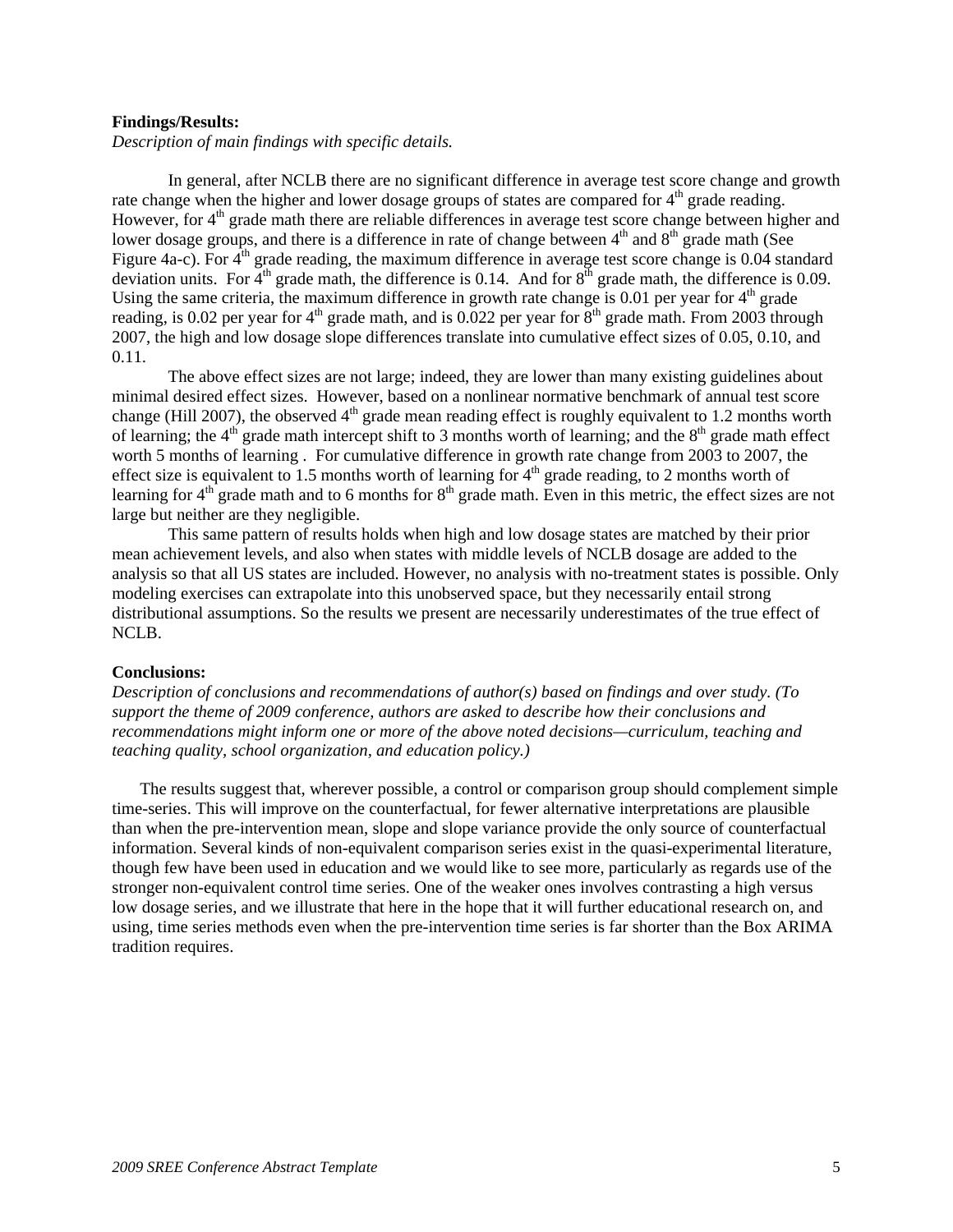### **Appendixes**  *Not included in page count.*

### **Appendix A. References**  *References are to be in APA format. (See APA style examples at the end of the document.)*

Baker, Peter. (2007). "An Extra 'S' on the Report Card." *The Washington Post* A10.

- Billing, Shelley H. (1997). Title I of the Improving America's Schools Act: What It Looks Like in Practice. *Journal of Education For Students Placed At Risk* 2 (4): 329-343.
- Billing, Shelley H. (1998). Implementation of Title I of the Improving America's Schools Act: A 1997- 1998 Update. *Journal of Education For Students Placed At Risk* 3 (3): 209-222.
- Borman, G.D., D'Agostino, J.V. (1996). Title I and Student Achievement: A Meta-analysis of Federal Evaluation Results. *Educational Evaluation and Policy Analysis* 18 (4): 309-326.
- Campbell, D, and J Stanley. (1963). *Experimental and Quasi-Experimental Designs for Research*. Chicago, Illinois: Houghton-Mifflin.
- Center on Education Policy. (2006). *From the Capitol to the Classroom: Year 4 of the No Child Left Behind*.
- Center on Education Policy. (2007). *Answering the Question that Matters Most: Has Student Achievement Increased Since No Child Left Behind*.
- Center on Education Policy. (2008). *Many States Have Taken a "Backloaded" Approach to No Child Left Behind Goal of All Students Scoring "Proficient"*.
- Chapman, Laura H. (2007). An Update on No Child Left Behind and National Trends in Education. *Arts Education Policy Review* 109 (1): 25-36.
- Department of Education. (2002). No Child Left Behind Act of 2001, Public Law print of PL 107-110. Retrieved August 8, 2008 from http://www.ed.gov/policy/elsec/leg/esea02/107-110.pdf.
- Department of Education. (1994). Improving America's Schools Act of 1994. Archived Information. Retrieved August 6, 2008 from http://www.ed.gov/legislation/ESEA/toc.html.
- Dillon, Sam. (2007). New Study Finds Gains Since No Child Left Behind. *New York Times*.
- FairTest. (2005). Flatline NAEP Scores Show Failure of Test-driven School Reform: "NO CHILD LEFT BEHIND" has not improved academic performance.
- Fuller, Bruce, Kathryn Gesicki, Kang Erin, and Joseph Wright. (2006). *Is the No Child Left Behind Act Working?: The Reliability of How States Track Achievement*. Policy Analysis for California Education.
- Fuller, Bruce, Joseph Wright, Kathryn Gesicki, and Erin Kang. (2007). Gauging Growth: How to Judge No Child Left Behind. *Educational Researcher* 36 (5): 268-278.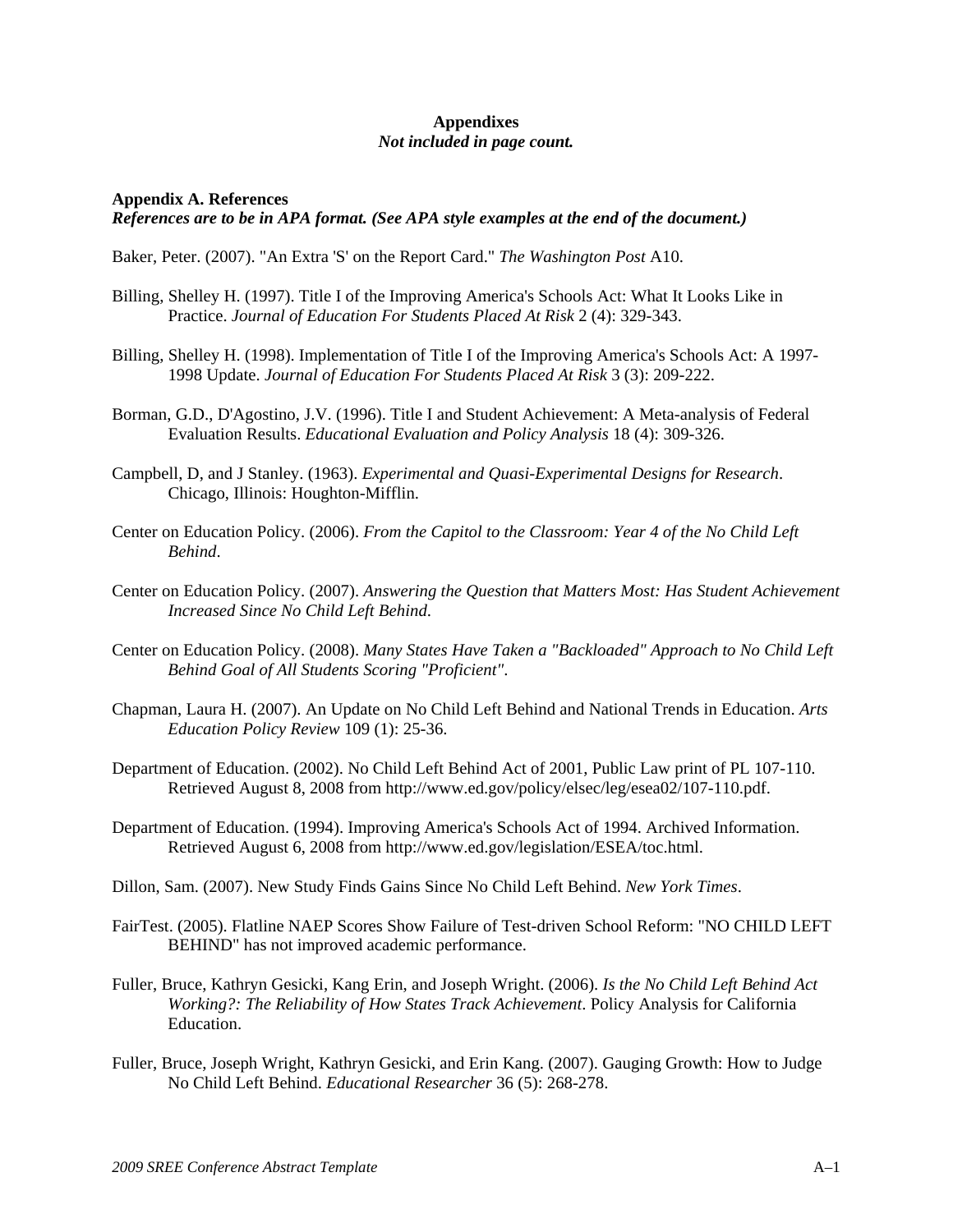- Goertz, Margaret E. (2005). Implementing the No Child Left Behind Act: Challenges for the States. *Peabody Journal of Education* 80 (2): 73-89.
- Goertz, Margaret E., and Mark C. Duffy. (2007). *Assessment and Accountability Across the 50 Statess. CPRE Policy Briefs*. Consortium For Policy Research in Education.
- Goertz, Margaret, and Mark Duffy. (2003). Mapping the Landscape of High-Stakes Testing and Accountability Programs. *Theory Into Practice* 42 (1): 4-11.
- Hennigan, K.M., Del Rosario, M.L., Heath, L., Cook, T.D., Wharton, J.D., & Calder, B. J. (1982). Impact of the introduction of television on crime in the United States. Journal of Personality and Social Psychology, 55, 239-247.
- Hernandez, Raymond. (2004). Bush Carries His Attack Against Kerry to Pennsylvania. *New York Times* 23.
- Hoff, David J., and Kathleen Kennedy Manzo. (2007). Bush Claims About NCLB Questioned. *Education Week* 26 (27): 1-27.
- Lee, Jaekyung. (2002). Racial and Ethnic Achievement Gap Trends: Reversing the Progress Toward Equity? *Educational Researcher* 31 (1): 3-12.
- Lee, Jaekyung. (2006). *Tracking Achievement Gaps and Assessing the Impact of NCLB on the Gaps: An In-Depth Look into National and State Reading and Math Outcome Trends*. Cambridge, MA: Harvard Civil Rights Project.
- McDermott, Kathryn A., and Laura Jensen. (2005). Dubious Sovereignty: Federal Conditions of Aid and the No Child Left Behind Act. *Peabody Journal of Education* 80 (2): 39-56.
- McDonnell, Lorraine M. (2005). No Child Left Behind and the Federal Role in Education: Evolution or Revolution? *Peabody Journal of Education* 80 (2): 19-38.
- Milbank, Dana. (2002). With Fanfare, Bush Signs Education Bill. *The Washington Post*.
- National Council of Teachers Mathematics. (2008). Rise in NAEP Math Scores Coincides with NCTM Standards. *NCTM News Bulletin* 2008 (January/February): 1-2.
- Raudenbush, Stephen W., and Anthony S. Bryk. (2002). *Hierarchial Linear Models: Applications and Data Analysis Methods*. Thousand Oaks, California: Sage Publications, Inc.
- Ross, H.L. (1987), Law, science and accidents: The British Road Safety Act of 1967. Journal of Legal Studies, 2, 1-75.
- Rudalevige, Andrew. (2003). No child Left Behind: Forging a Congressional Compromise. In P.E. Peterson and M.R. West (Eds), *No Child Left Behind?* (pp. 23 -54).
- Schwartz, Robert B., and Marian A. Robinson. (2000). Goals 2000 and the Standards Movement. *Brookings Paper on Education Policy* 2000 (1): 173-206.

Skinner, Ronald A. (2005). State of the States. *Education Week* 77-80.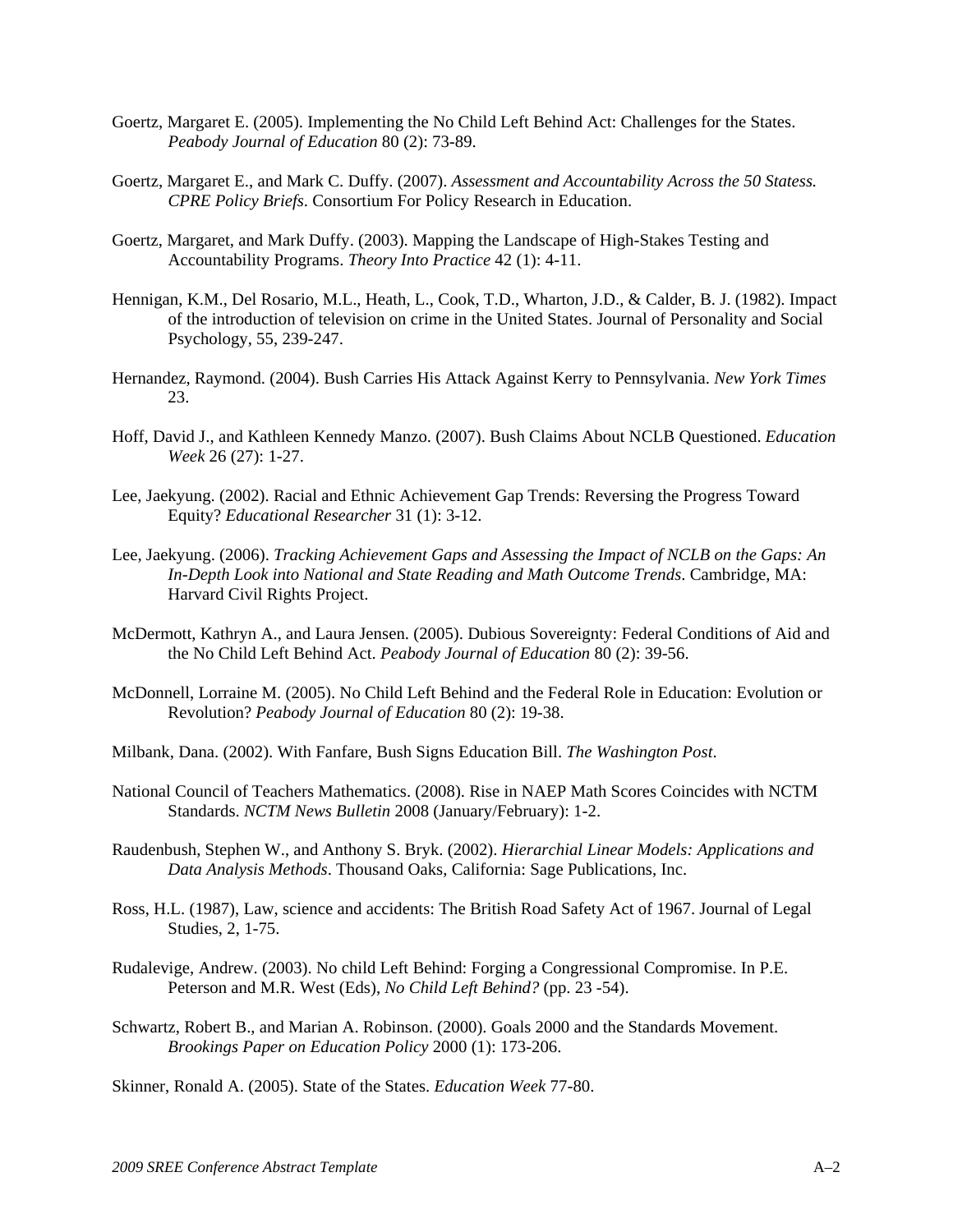- Smith, Emma. (2005). Raising Standards in American Schools: The Case of No Child Left Behind. *Journal of Educational Policy* 20 (4): 507-524.
- Stullich, Stephanie, Elizabeth Eisner, and Joseph McCrary. (2007). *National Assessment of Title I: Final Report*. U.S. Department of Education.
- Superfine, Benjamin Michael. (2005). The Politics of Accountability: The Rise and Fall of Goals 2000. *American Journal of Education* 112 (1): 10-43.
- The White House. (2008). The State of the Union Address. Retrieved August 6, 2008 from http://www.whitehouse.gov/stateoftheunion/2008/
- U.S. Department of Education. (2005). *The Achiever* 4 (12): 2.
- Wanker, William Paul, and Kathy Christie. (2005). State Implementation of the No Child Left Behind Act. *Peabody Journal of Education* 80 (2): 57-72.
- West, S.g., Hepworth, J.T., McCall, M.A., Reich, J.W. (1989). An Evaluation of Arizona's July 1982 drunk driving law: Effects on the city of Phoenix. Journal of Applied social Psychology, 19, 1212-1237.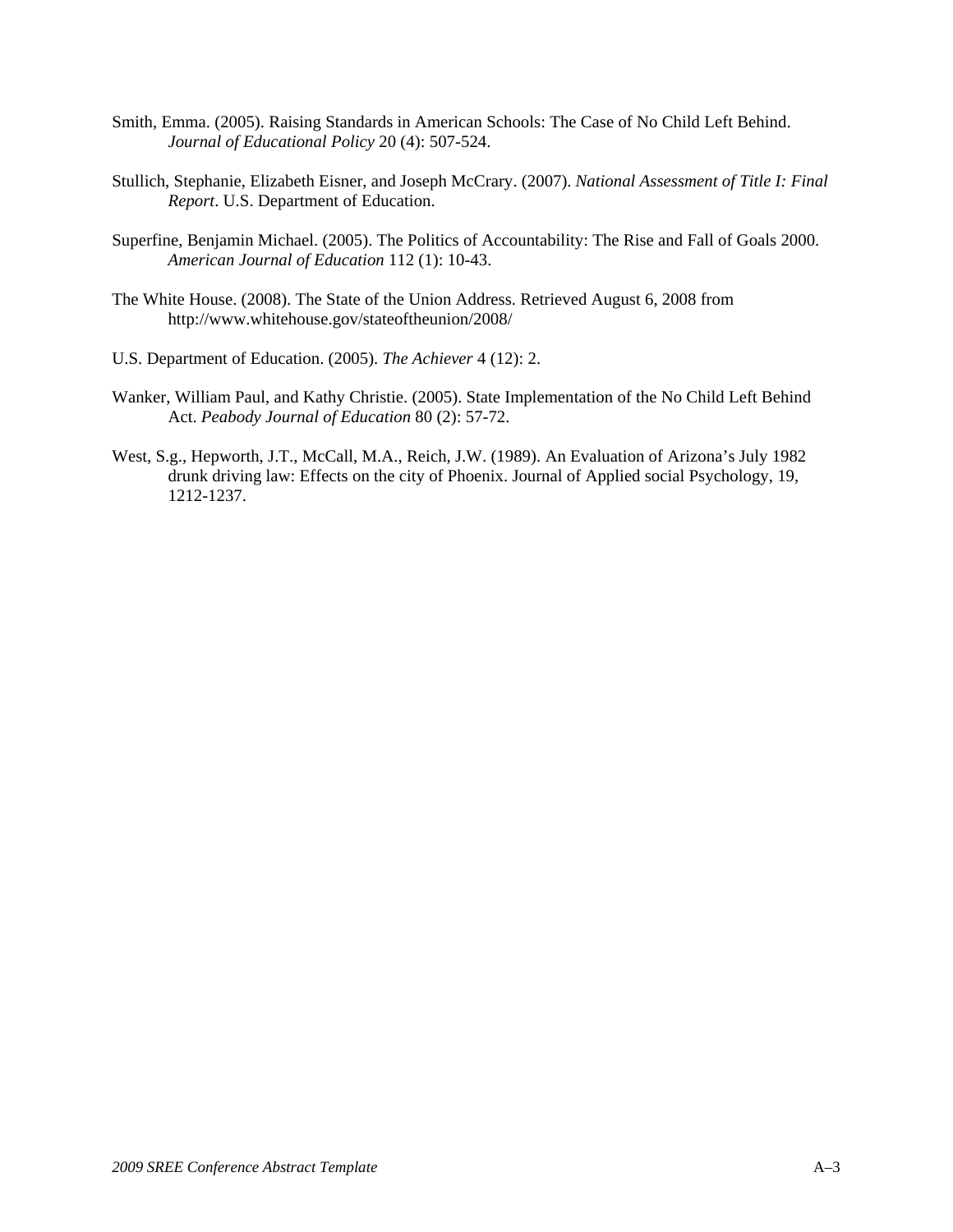### **Appendix B. Tables and Figures**  *Not included in page count.*

|                | <b>High Test Standards States</b> |    |                                  | <b>Low Test Standards States</b> |    |                                  |
|----------------|-----------------------------------|----|----------------------------------|----------------------------------|----|----------------------------------|
| Region         | <b>State</b>                      |    | Avg. State Score Avg. NAEP Score | State                            |    | Avg. State Score Avg. NAEP Score |
| Northeast      | Maine                             | 37 | 35                               | New Hampshire*                   | 76 | 40                               |
|                | Rhode Island                      | 49 | 28                               | Connecticut                      | 75 | 38                               |
| West           | California                        | 38 | 23                               | Idaho                            | 77 | 32                               |
|                | Nevada*                           | 49 | 22                               | Colorado                         | 84 | 35                               |
|                | Hawaii*                           | 33 | 21                               | Utah                             | 75 | 32                               |
|                | Wyoming                           | 41 | 35                               |                                  |    |                                  |
| South          | South Carolina                    | 29 | 28                               | North Corolina                   | 87 | 33                               |
|                | Arkansas                          | 49 | 27                               | Georgia                          | 77 | 26                               |
|                |                                   |    |                                  | Tennessee*                       | 83 | 25                               |
|                |                                   |    |                                  | Texas                            | 80 | 30                               |
|                |                                   |    |                                  | Viriginia*                       | 78 | 26                               |
| <b>Midwest</b> | Missouri*                         | 30 | 31                               | Nebraska                         | 84 | 34                               |
|                |                                   |    |                                  | South Dakota                     | 76 | 36                               |
|                |                                   |    |                                  | Wisconsin                        | 76 | 36                               |

#### **Table 1. Average Percentage of Students At or Above Proficiency Level By Test Standards and Region: A Comparison of State and NAEP Results Averaged Across Grades, Subjects, and Years**

Note: High standards group determination based on having less than 50% of students below proficiency level. Low standards group determination based on having at least 75% of students above proficiency level.

\* States where assessment data are not available, the next lower nearby grade data are used. If next lower grade data are not available, the next higher grade data are used.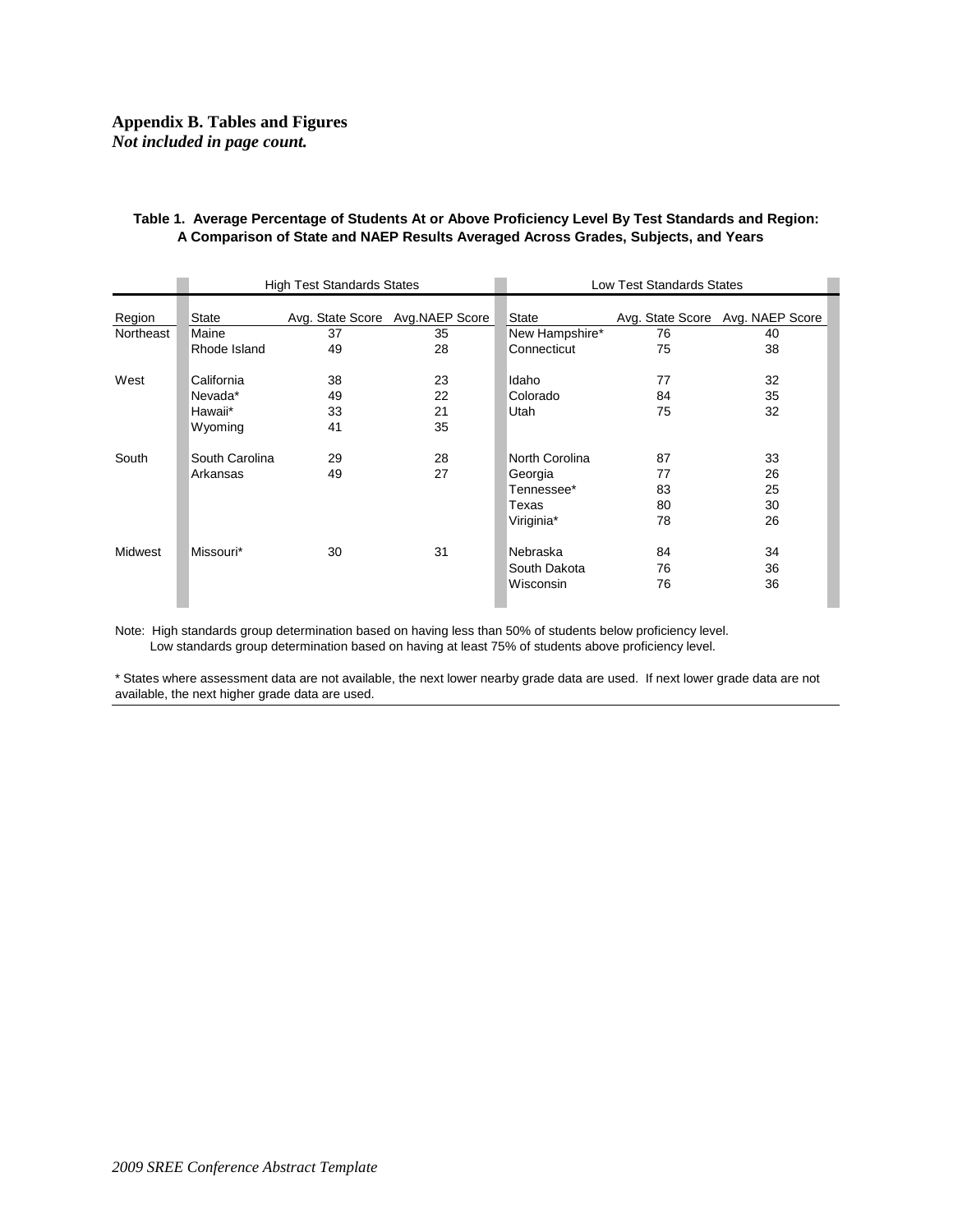

\* Indicates that the score is significantly different from the most recent score ( $p$ <.05). Source: National Center for Education Statistics, Trend NAEP.

Figure 2. Main NAEP Reading and Math Time Series Data.



\* Indicates that the score is significantly different from the most recent score ( $p$ <.05).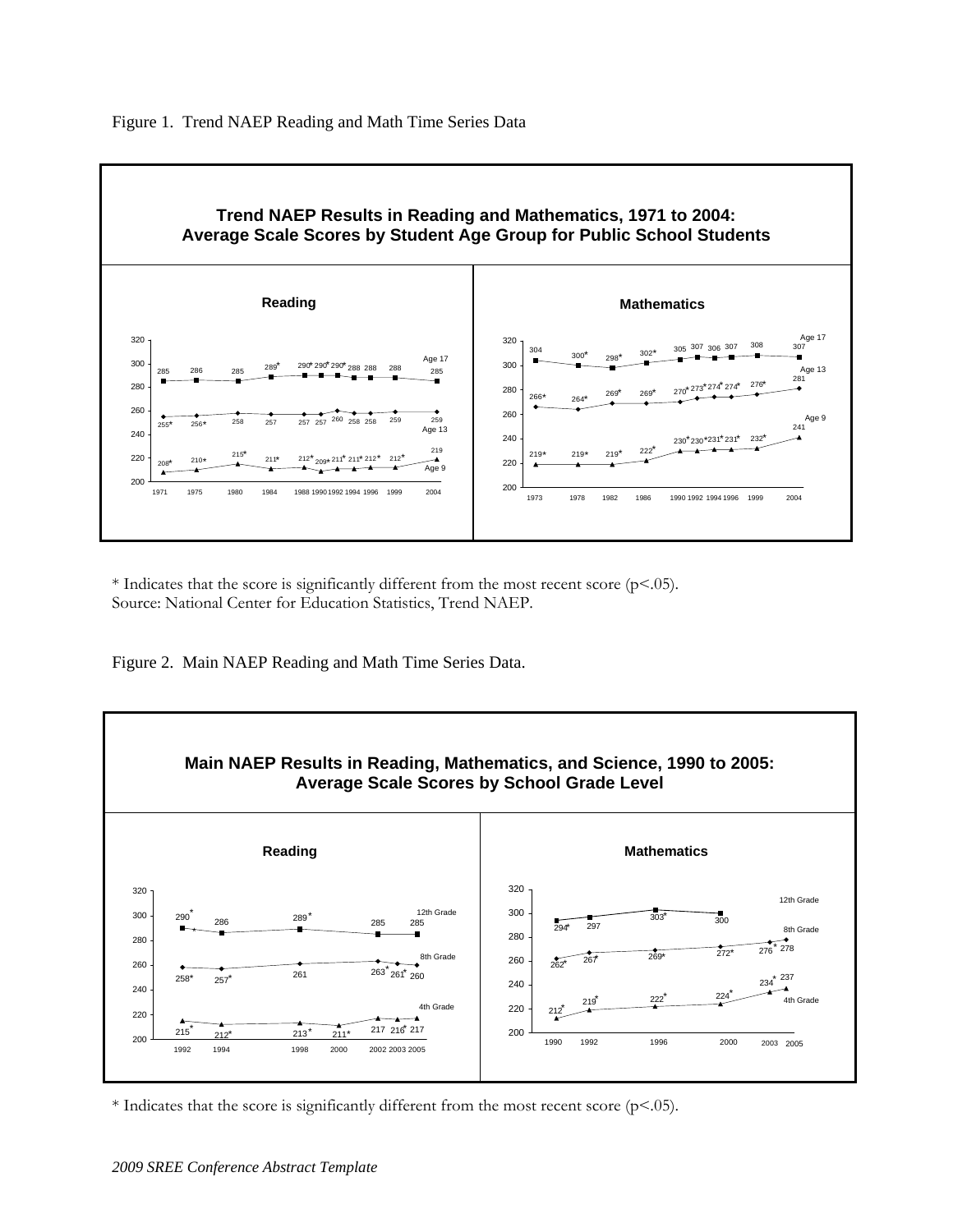Source: National Center for Education Statistics, Trend NAEP.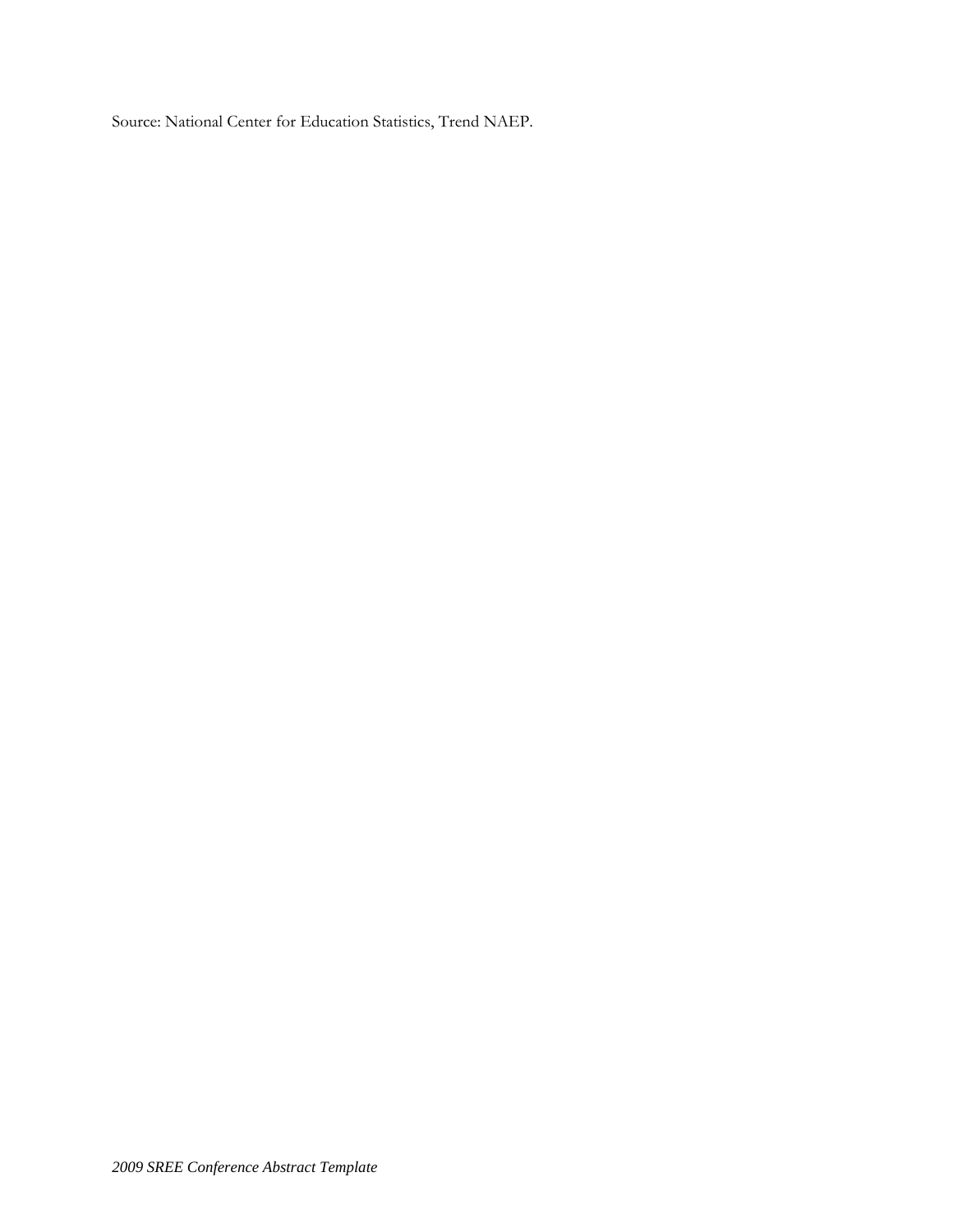